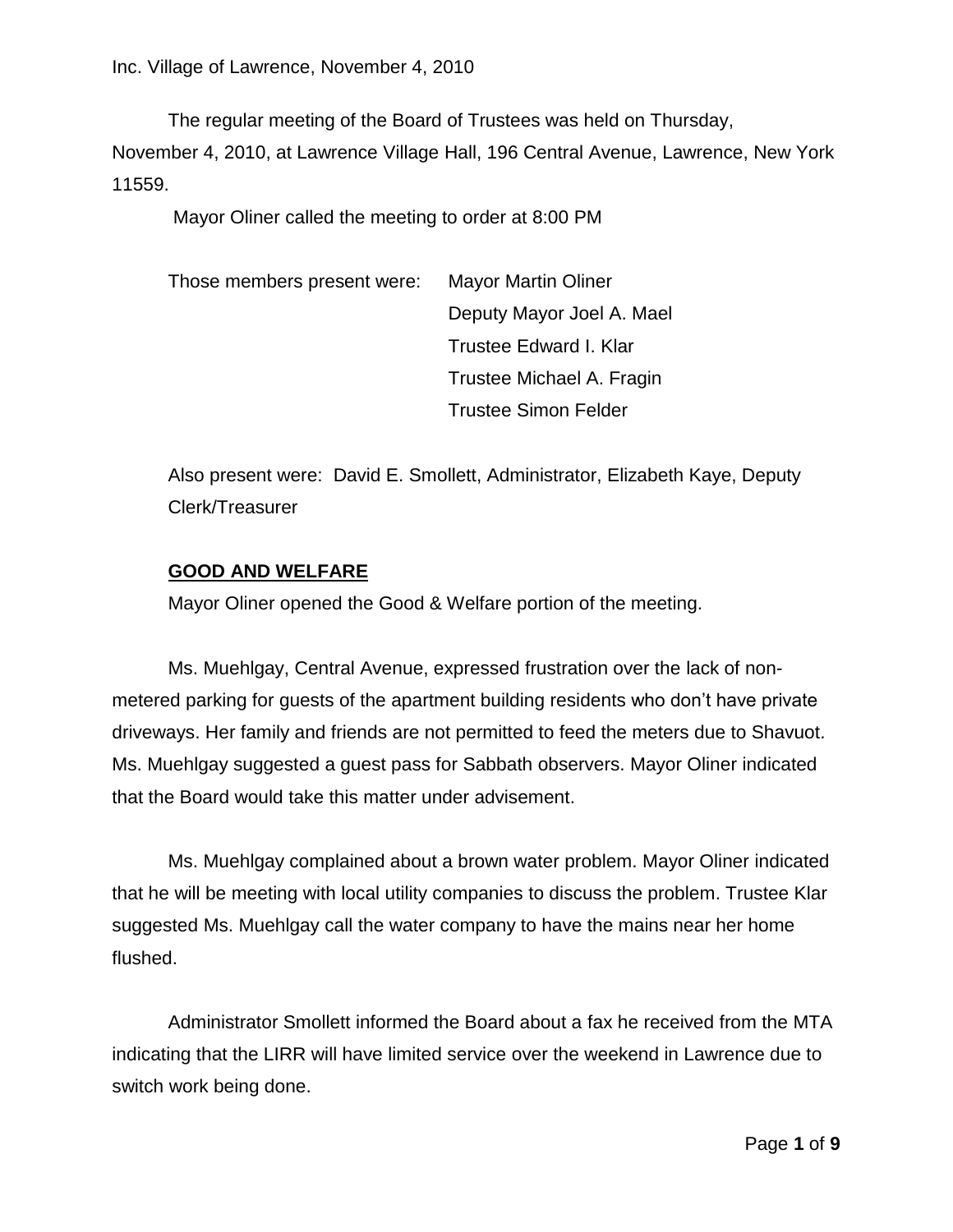# **NEW BUSINESS**

#### Item  $3 -$

Ms. Handel, Lawrence Association, requested permission to hold the next Lawrence Association meeting on November  $10<sup>th</sup>$  at the Lawrence Yacht and Country Club and she requested a waiver of the room fee. Mayor Oliner stated that although no application had been filed, he believed the waiver should be granted subject to a future written application. Trustee Klar suggested that the request for the room and fee waiver be made on a one-time only basis and that future meetings be subject to the application first being filed. Trustee Fragin moved to permit the Association to meet one-time only without an application on file and with a fee waiver, which was seconded by Trustee Klar, and unanimously approved.

Trustee Fragin moved to approve the minutes of the regular meeting of October 14, as corrected, and the Executive Session minutes of October 14, which was seconded by Deputy Mayor Mael and unanimously approved.

Trustee Fragin questioned a payment included in the Sewer Fund Abstract. Administrator Smollett indicated that there had been a major sewer break on Rock Hall Road where water was streaming into the pit. An outside company had to be called in on an emergency basis to dig and de-water the pit in order for the pipe to be repaired. Highway personnel repaired the road and sidewalks to save the Village money.

Trustee Fragin questioned a claim on the Recreation Fund Abstract for repairs to the walk-in refrigerator. Administrator Smollett said that repairs are handled by two companies: LB Kitchen and Frenchie. Administrator Smollett explained that no companies had bid on our request for an on-call arrangement.

Trustee Fragin stated that the Village reimburses its retirees for the Medicare supplement in a haphazard manner for some on a monthly basis, but different for others. Trustee Fragin suggested that the Village standardize the schedule of payments.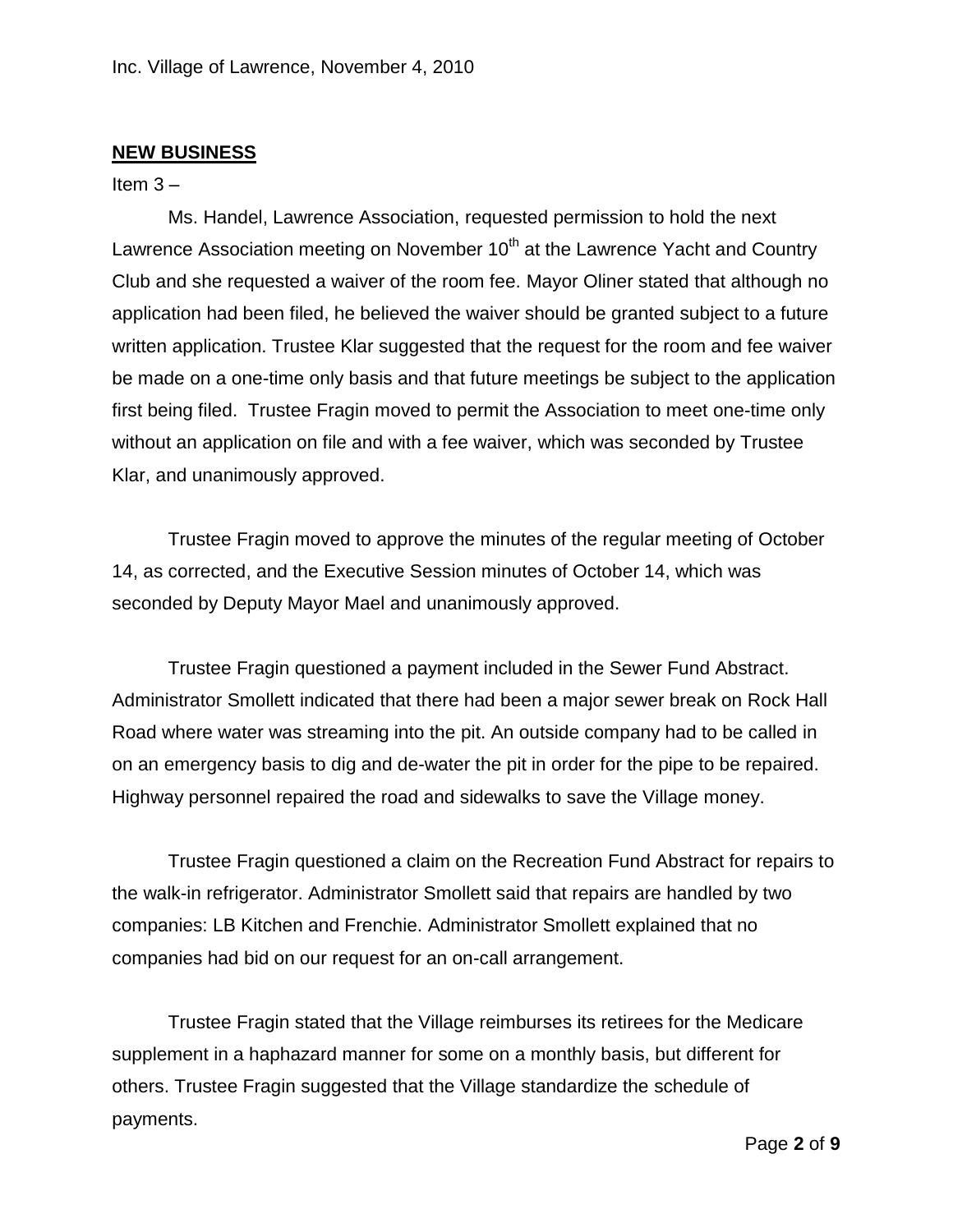Trustee Fragin inquired about the expense under Shade Trees on the Revenue & Expenditure Report. Administrator Smollett explained that this time of year is the Village's planting season and that trees are expected to be delivered next week.

Trustee Fragin questioned the buy-back of vacation time by certain employees. Mayor Oliner commented that the contract is silent on the timing of buy-backs.

Deputy Mayor Mael asked why funds in Flushing Bank for the Sewer Fund were deposited in a checking account. Mayor Oliner explained that he and Administrator Smollett had negotiated the highest rate over 1%, and currently a good return. Flushing Bank secures the Village's funds through a Letter of Credit backed by the Federal Home Loan Bank system.

Trustee Fragin moved to approve the General Fund Abstract #'s 611-612, Trust Fund Abstract # 228, Recreation Fund Abstract #32, Sewer Fund Abstract # 33 and Payroll Abstract #'s 2275-2276 with the exception of the vacation pay-out of \$15,000 pending clarification. Trustee Klar amended the motion to approve the Abstracts as mentioned but also to exclude the legal bills for Henderson, Kaufman and Bee. Trustee Felder mentioned that the entire board should examine these legal bills before paying them. Mayor Oliner suggested tentatively approving the legal bills, subject to Board review and approval. Deputy Mayor Mael questioned this procedure and indicated that he would rather have legal advice before approving in this manner.

Trustee Fragin amended the motion to approve the Abstracts as previously stated and to allow the Mayor to pay legal bills VR 897-901, VR 907-917, VR 902-906 after his review, which was seconded by Trustee Klar and approved upon the following vote:

| Mayor Oliner -      | Aye |
|---------------------|-----|
| Deputy Mayor Mael - | Nay |
| Trustee Klar -      | Aye |
| Trustee Fragin -    | Aye |
| Trustee Felder -    | Nay |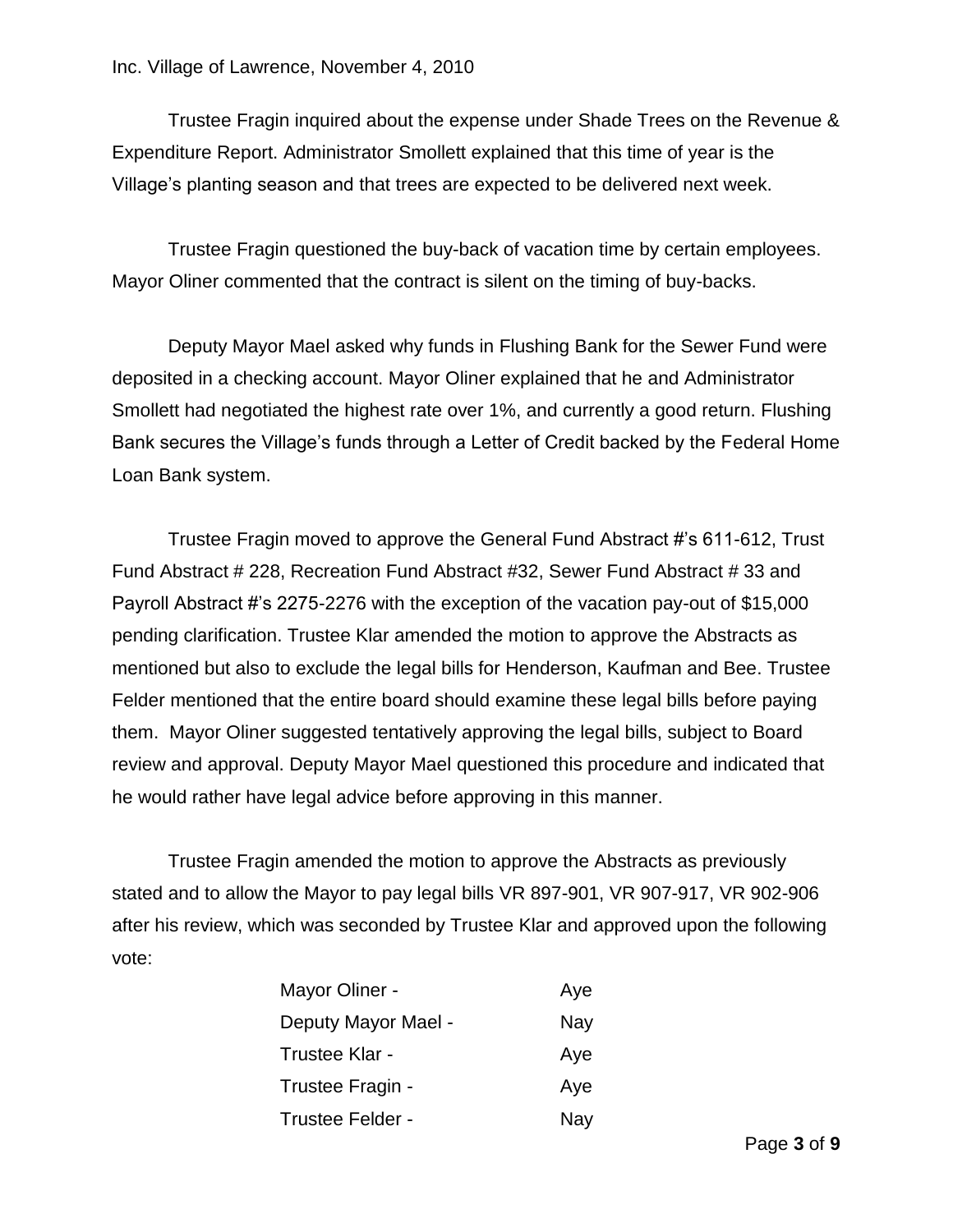Trustee Fragin commended Deputy Clerk/Treasurer Kaye for paring down the Code update distribution list.

# Item  $2 -$

Administrator Smollett informed the Board that the one-year contract with Mittman Electric for street light maintenance and electric work around the Village is due to expire at the end of November. The contract has a one-year extension option. Mayor Oliner suggested renewing the contract for routine work, then bidding out work that is more of a project nature. Deputy Mayor Mael asked if Mittman was asking for an increase. Administrator Smollett indicated that there was no increase involved. Deputy Mayor Mael suggested notifying Mittman of the Village's decision. Trustee Felder reported that a couple of light-pole brackets were broken off in the Business District. Mayor Oliner moved to authorize a one-year extension with Mittman Electric, which was seconded by Trustee Fragin and approved by all with the exception of Deputy Mayor Mael, who recused himself on the basis of having used Mittman Electric at his personal residence.

# **OLD BUSINESS**

### Item A –

Administrator Smollett discussed the results of his study regarding long-term parking in Lot #3 for employees working in the Business District. Administrator Smollett recommended allocating spots for permitted parking, for which stickers could be purchased on a semi- annual or annual basis, the cost of which would be \$500.00/year or \$300.00 semi-annually. Deputy Mayor Mael suggested making the new permits effective January 1, 2011. The Board inquired the reason for not allowing overnight parking in municipal lots, suggesting security reasons. Administrator Smollett was asked to inform shopkeepers, medical buildings and schools about the new permit program. Deputy Mayor Mael moved to authorize the new long-term parking permit, to become effective January 1, 2011, for an annual fee of \$500.00 or semi-annual fee of \$300.00, which was seconded by Trustee Klar and unanimously approved.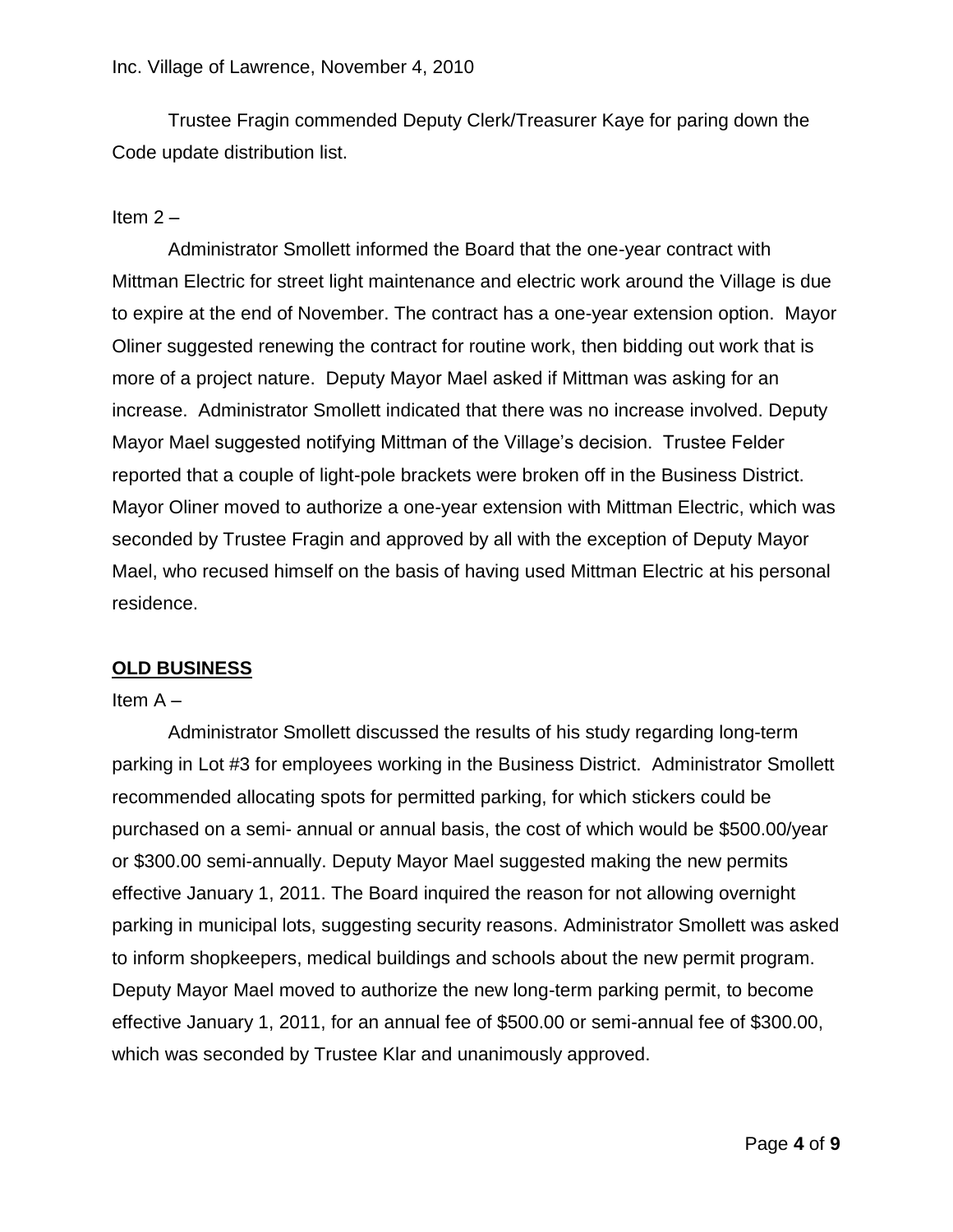Item B-

Administrator Smollett updated the Board on parking issues on Causeway between Broadway and Rock Hall Road. Dr. Hamlet, Causeway, had brought concerns to the Board's attention at the last meeting. Administrator Smollett reported that Causeway is not passable when there is construction, landscaping trucks or cars parked on both sides. Mayor Oliner recommended addressing this specific problem, while Deputy Mayor Mael recommended an overall approach addressing all streets in the Village where parking is a problem. Trustee Felder suggested that the Administrator develop a policy and make recommendations to the Board. Trustee Klar suggested that width measurements be taken on all Village streets and that a rational idea for parking be developed. Trustee Fragin agreed that a more comprehensive review was needed. Mayor Oliner concluded that the consensus of the Board was to come up with an overall plan for parking on the narrower Village streets. Administrator Smollett, with input from the Building Department, was asked to provide the Board an analysis at the next meeting and to send a questionnaire to the residents asking for their experiences. The Board asked that Dr. Hamlet be apprised of the planned study.

### Item C –

Administrator Smollett explained that Beechwood, Forest and Lakeside Drive West measure between 22'-24' and that when there is parking on either side of the street, only one car can pass through. Currently, Beechwood and Forest have restricted parking on one-side from 7:00 am – 9:00 am and 3:00 pm – 5:00 pm and there are no restrictions on Lakeside Drive West. Mayor Oliner commented that there is a problem primarily when residents hold fund-raising functions. Deputy Mayor Mael recommended including these streets in the overall analysis discussed earlier.

### Item  $D -$

Trustee Klar moved to accept the Park Commission's recommendation that a \$4,000 refund be issued to Mrs. Forst, representing approximately a 75% refund for her late husband's golf membership, which was seconded by Trustee Fragin and unanimously approved.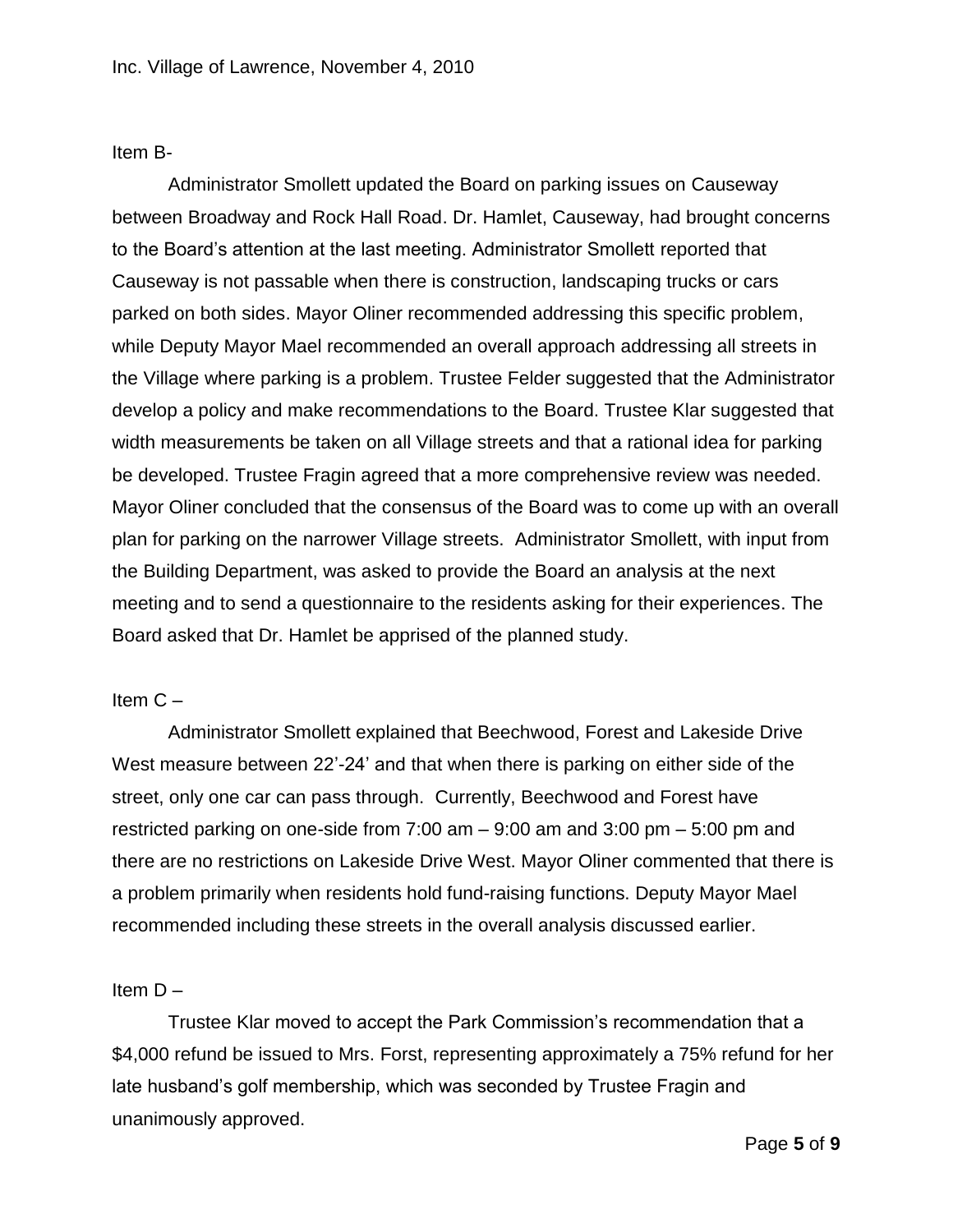Trustee Klar discussed Tennis & Marina Rates for 2011. The Park Commission recommended a 20% discount for the 35-and under tennis category (small group of people). The Board required additional information on membership, so it decided it would come back to this discussion.

Trustee Klar recommended that the authorities of the Park Commission be incorporated into the Village Code. Trustee Klar had discussed this with the Village Attorney who agreed with this recommendation.

Trustee Klar moved to raise the cost of a recreation pass from \$350 to \$450 for the 2011 season, with no increase in greens fees. There was no second to the motion.

Deputy Mayor Mael moved to reduce the recreation pass by \$25.00, from \$350.00 to \$325.00, which was seconded by Trustee Fragin. The motion carried upon the following vote:

| Mayor Oliner -      | Nay |
|---------------------|-----|
| Deputy Mayor Mael - | Aye |
| Trustee Klar -      | Nay |
| Trustee Fragin -    | Aye |
| Trustee Felder -    | Aye |

Mayor Oliner asked Administrator Smollett to schedule a meeting next week between the Park Commission and the Trustees to resolve issues between the two Boards.

#### **MAYOR'S REPORTS**

Page **6** of **9** A meeting is scheduled with regard to the relocation of the library to a parcel adjacent to Temple Israel. Mayor Oliner is concerned with setting a precedent of building on front lawns. Mayor Oliner polled the board regarding this issue. Trustee Fragin voiced concern about parking and turning on Fulton Street, currently a dead-end and residential street, into an entry point for a parking lot. Trustee Fragin also indicated that he would have to see information on the structure before commenting and was not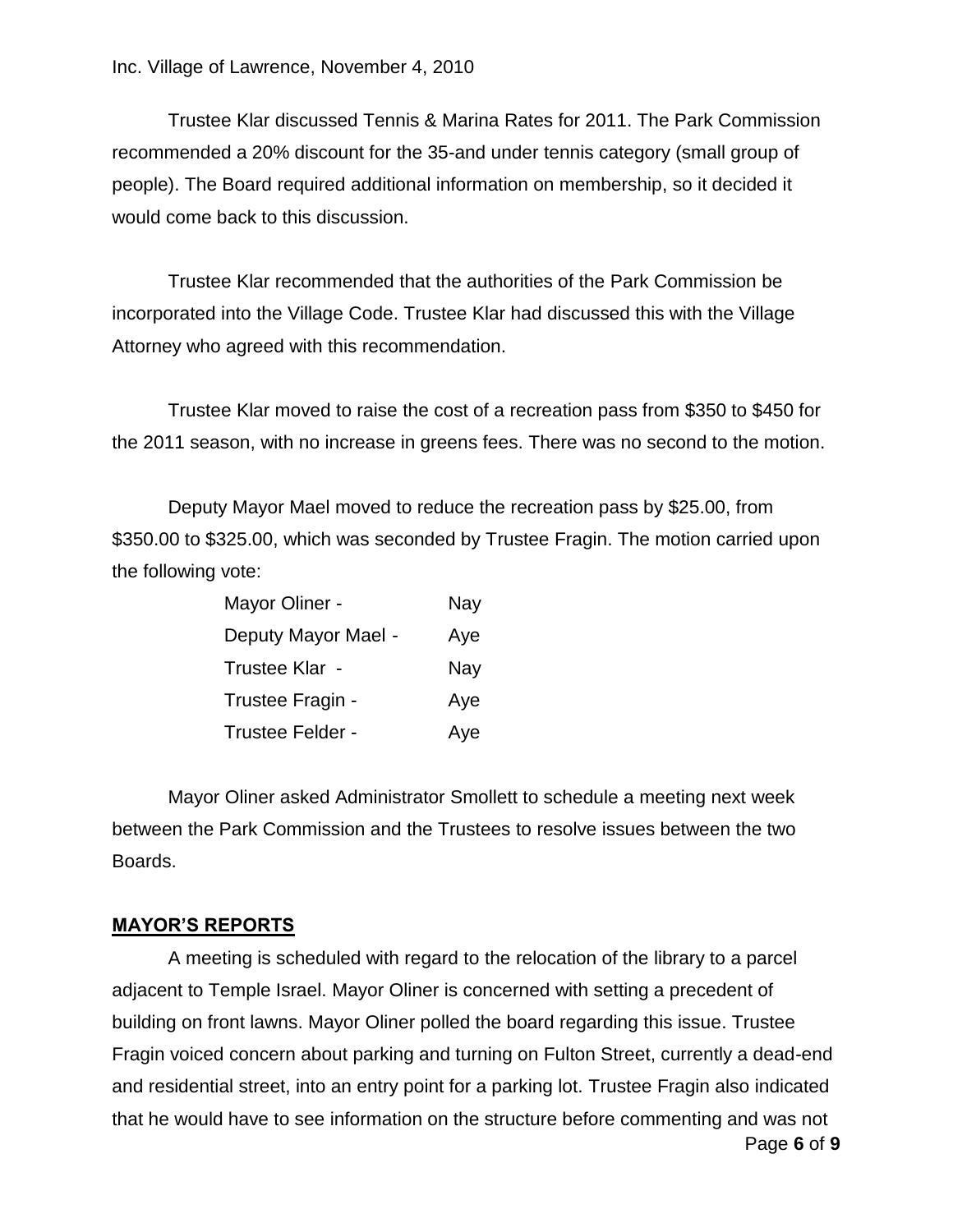sure that this was a matter for the Board of Trustees. Deputy Mayor Mael and Trustee Klar did not have an opinion at this time, preferring to wait until they could see plans, although Trustee Klar was concerned about subdividing and congestion on the sidestreets. Mayor Oliner will convey the Board's thoughts in his meeting.

Trustee Felder reported that residents have complained about vehicle break-ins and asked if residents could be notified to contact police when this occurs. Ms. Handel will include this matter in the Association's newsletter.

Deputy Mayor Mael suggested placing "dummies" in the front seat of auxiliary cars parked overnight. The Auxiliary Officer present at the meeting mentioned that the placement of cameras to record the immediate surrounding areas is being discussed at the precinct.

Deputy Mayor Mael discussed his concern with "thru-lots." He indicated that the Village needs to pass a local law to regulate the situation when a resident purchases a house and lot behind the homeowner's property and then the resident tears the house down and puts up an addition or recreational structure which now fronts onto a different street. He would like to amend the Code to establish the setback from the street in such cases to 40'.

Deputy Mayor Mael asked if a No Thru traffic sign exists on Regent Drive. Mayor Oliner responded in the affirmative. Deputy Mayor Mael moved to have the sign removed, which was seconded by Trustee Klar and approved upon the following vote:

| Mayor Oliner -      | Nay |
|---------------------|-----|
| Deputy Mayor Mael - | Aye |
| Trustee Klar -      | Aye |
| Trustee Fragin -    | Aye |
| Trustee Felder -    | Aye |

Mayor Oliner believes the sign is still a deterrent.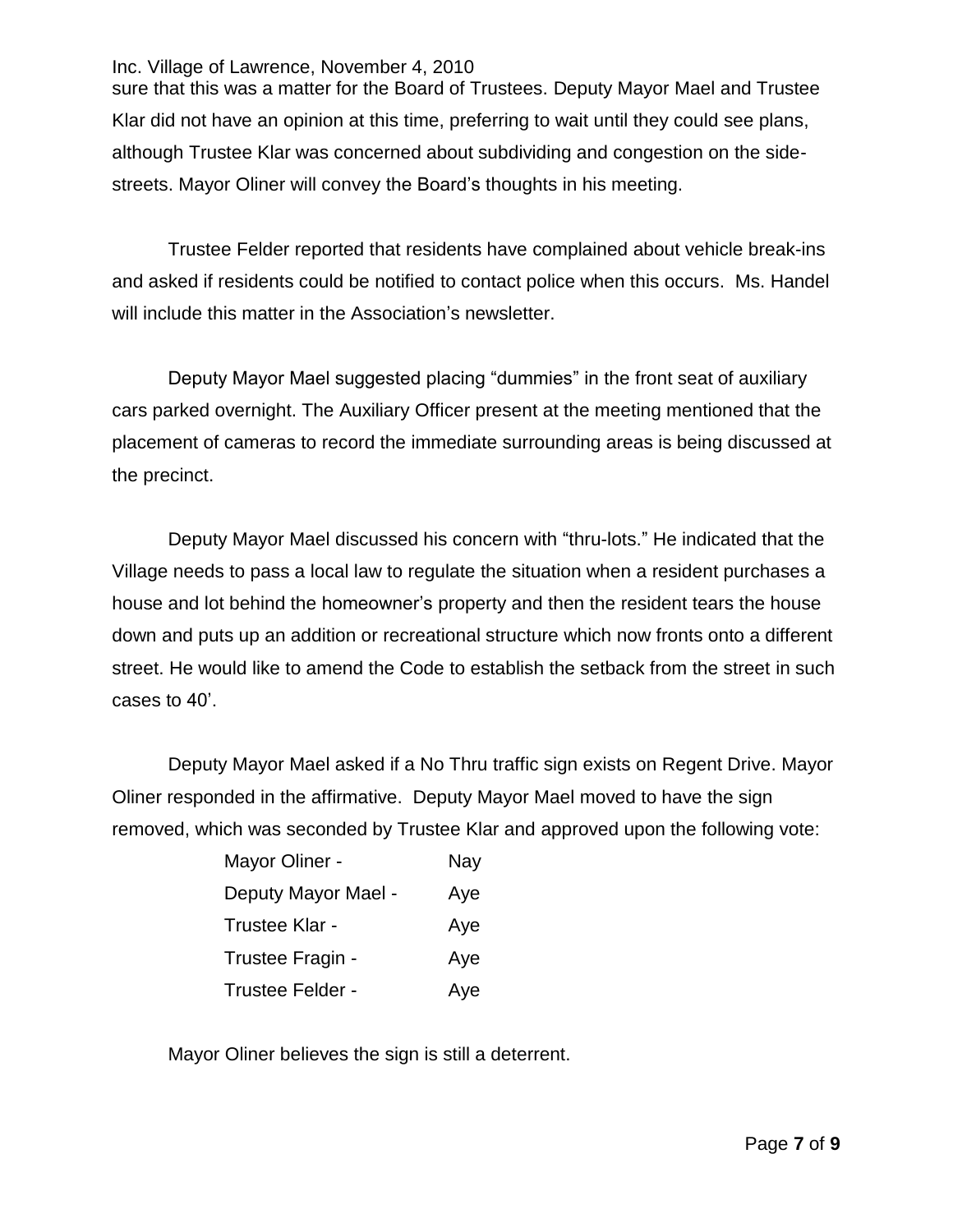Deputy Mayor Mael asked about the status of the letter to residents requesting contact information. Mayor Oliner indicated that that the mailing would be done shortly.

Deputy Mayor Mael asked Administrator Smollett if he had met with representatives of Temple Sinai concerning traffic congestion. Administrator Smollett indicated that he had not. Deputy Mayor Mael indicated that he had observed a traffic jam there this evening and stressed that the roads cannot be jammed because emergency vehicles need to pass by.

Deputy Mayor Mael indicated that he had met with Building Superintendent Ryder and Administrator Smollett to discuss easing the number of applications requiring BBD approval. Mayor Oliner asked that the recommendations be drafted in written form for his review.

Deputy Mayor Mael informed the Board that a resident on Muriel Avenue with a private security guard stopped an intruder from entering the home.

Trustee Klar asked about the status of appointments on hold-over since July. Mayor Oliner stated that one or two positions are not yet determined and he has a meeting scheduled with Trustee Fragin next week concerning one of the hold-over appointments.

Trustee Fragin asked Building Superintendent Ryder about abandoned properties. Three residents have received notices of non-compliance and will now be issued appearance tickets.

Mayor Oliner reported that LIPA has received 42 summonses for putting poles up without permits. LIPA maintains that it is exempt from permit fees.

At 10:20 pm, Deputy Mayor Mael moved to adjourn to Executive Session to discuss matters of pending or potential litigation, which was seconded by Trustee Klar, and unanimously approved.